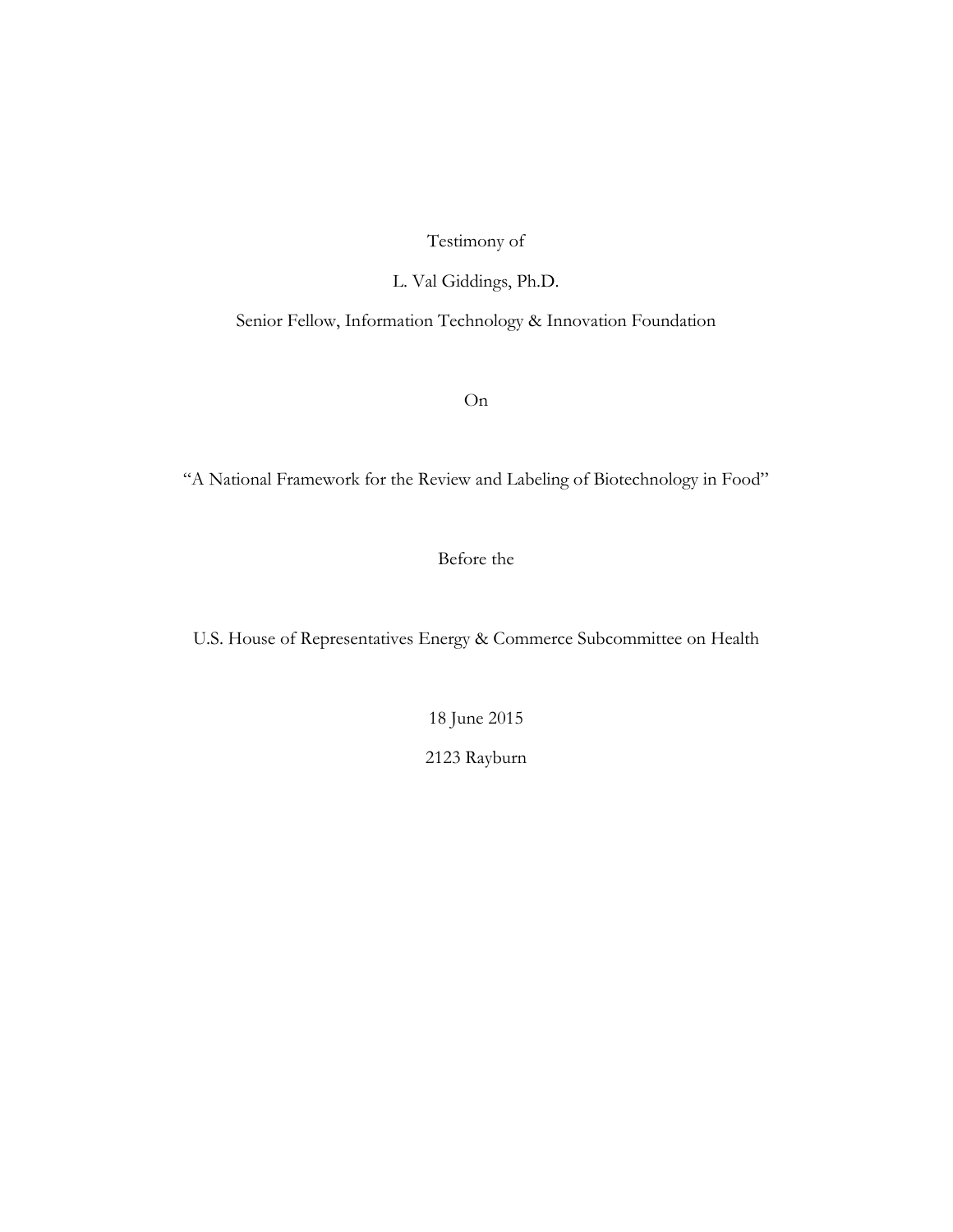#### Introduction & Summary

Chairman Pitts, Ranking Member Green, and members of the Subcommittee, thank you for inviting me to share the views of the Information Technology and Innovation Foundation (ITIF) on the safety of and appropriate labeling for crops and foods improved through biotechnology.

The Information Technology and Innovation Foundation (ITIF) is a non-partisan research and educational institute—a think tank—whose mission is to formulate and promote public policies to advance technological innovation and productivity internationally, in Washington, and in the states. Recognizing the vital role of technology in ensuring prosperity, ITIF focuses on innovation issues. Because of its importance in enabling agricultural innovation, we have long been involved in the conversations about agricultural biotechnology and how best to ensure its widely shared benefits to humans and the environment are not unduly burdened by ill-considered policies, especially those based on fear and misunderstanding. I very much appreciate the opportunity to comment on these issues here today.

My comments come in the context of HR 1599. While I agree strongly with the obvious and logical importance of pre-empting State level efforts to require labels for food containing "GMOs," I concur with former FDA Commissioner Dr. Margaret Hamburg, who stated last summer that FDA already has clear and sufficient authority over food labels, and that FDA's authority pre-empts State level action.<sup>[1](#page-11-0)</sup> As you have heard from other witnesses, the costs and negative impacts of a fifty state patchwork of inconsistent and incoherent standards would be significant. In view of the scientific consensus on, and unblemished safety record of bioengineered foods, together with clear Congressional supremacy, there is no conceivable justification for a state by state approach, much less for any mandatory labeling initiatives other than those that have already been in place at the federal level for decades.

It is worthwhile to focus on the reason for HR 1599. It has been put forward as a means of addressing campaigns to create exactly the sort of 50 state patchworks for which there is simply no justification. Legal mandates already require that consumers have all information relevant to health, safety, and nutrition, on federally approved labels. Numerous measures now in place (some already for years) provide consumers with abundant opportunities to choose to avoid foods derived from crops improved through biotechnology, should they wish to do so despite the abundant data and experience confirming their safety and environmental benefits. Yet a small group of professional campaigners has spent no small amount of money and effort to create the illusion of a demand for federal action that was, in fact, taken more than two decades ago. This entire issue, then, is merely a subterfuge through which ideologically-based anti-technology special interests are seeking to roll back and ultimately completely remove from the market GMO-based products.

On the issue of safety, though some will claim otherwise, the fact is that hundreds of billions of meals have been eaten by more than a hundred billion livestock animals, and billions of humans, in the two decades these foods have been on the market. There has been not a single solitary case of a negative health consequence as a result. It is a record of which the organic industry, for one, should be envious. The global scientific consensus on the safety of these foods and crops is remarkable in its breadth and depth.

The wisdom of FDA's 1992 policy statement is therefore clear. Just as scientific and professional bodies around the world have done, the FDA found that there is nothing about the processes of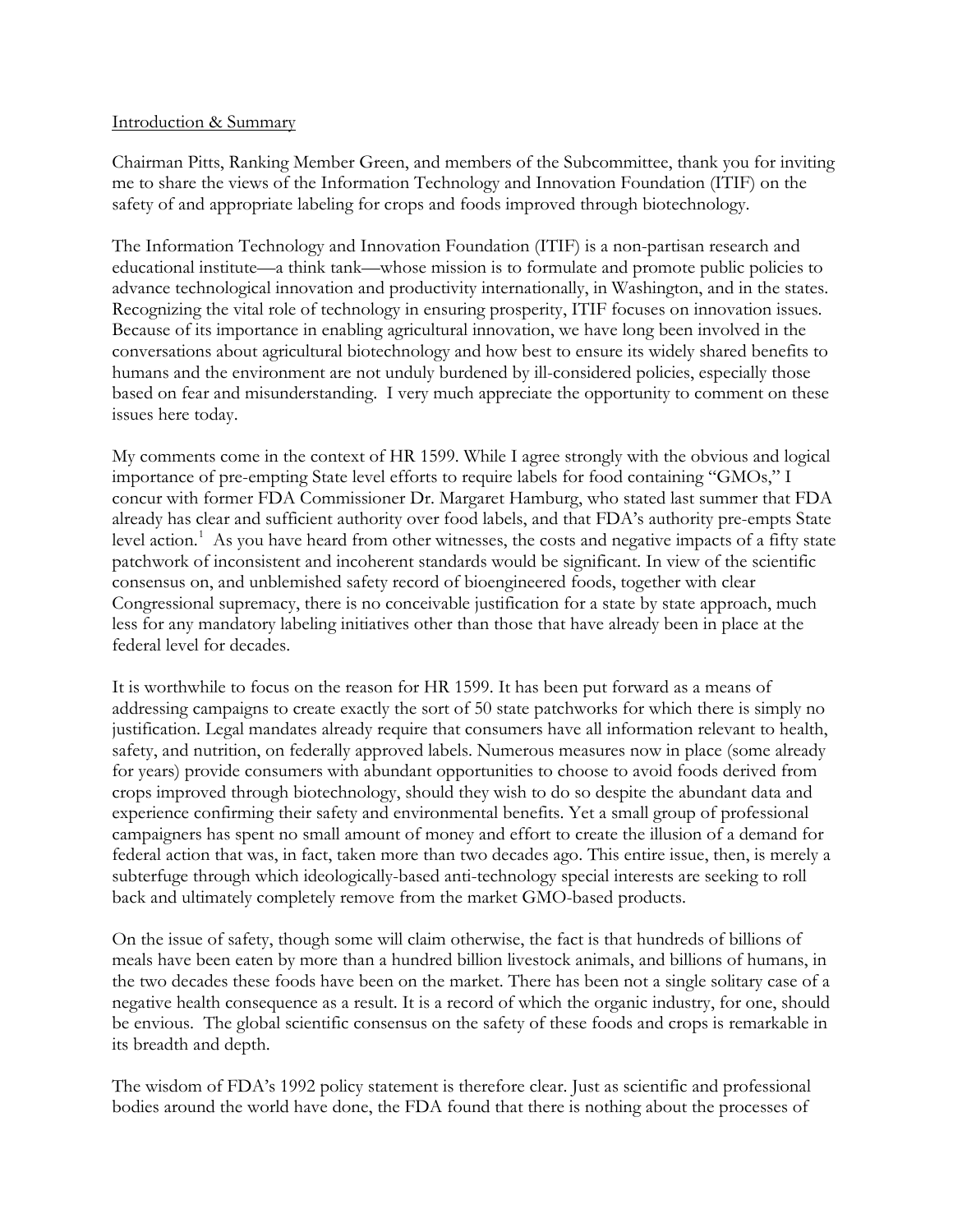bioengineering that necessarily changes the resulting foods in any way related to health, safety or nutrition. If such a change were to result, as in the case of cooking oils modified to be more heart healthy, or soybeans with improved nutrition thanks to the addition of a gene encoding protein from a tree nut, the resulting foods would already be required, under existing FDA policy, to carry a label that would inform consumers of such changes.

Some have claimed that consumers have a "right to know" if their food has been "genetically modified." Those making such claims overlook the fact that "genetic modification" is a process, not a thing. And as a geneticist, I can state categorically that every food any human has ever eaten has been "genetically modified" in the literal meaning of the term. Proponents of mandatory labels so misunderstand the facts as we find them in nature that they define "GM" as a process resulting in genetic changes in a manner not found in nature. This ignores that the processes used by genetic engineers are ones we learned about by finding them operating everywhere in nature. In fact, no process is more natural than genetic modification, and the scientists who use it to improve seeds do so using systems they bring from nature into the lab for the purpose.

Current FDA policy requires that any food that has been changed, by any means, so that its composition is different in any way related to health, safety, or nutrition, must inform consumers of such changes on the label. Furthermore, this must be done in a manner that is safe, informative, and not misleading. In short, the things proponents of mandatory labels claim they want, they already have. But of course, proponents of mandatory labeling do not want labeling to inform consumers, they want labeling to scare consumers and force food companies into not buying food inputs with "GMO" ingredients.

### Authority to Set Labeling Standards – Congress or the States?

Article I, Section 8, Clause 3 of the Constitution, the "interstate commerce clause," clearly locates the authority "to regulate Commerce with foreign Nations, and among the several States, and with the Indian Tribes" among the powers reserved to Congress. Congress in turn has delegated to FDA, through the Federal Food Drug & Cosmetic Act<sup>[2](#page-11-1)</sup>, authority over food labels. And FDA has laid out national policy in this regard in a 1992 Guidance Document.<sup>[3](#page-11-2)</sup> In publishing this guidance, FDA has followed the strong international consensus.

As mentioned above, existing FDA regulations already require that any novel ingredient that may affect the health, safety, or nutritional value of a food must be identified on the label. Existing federal law requires all food placed on the market to be safe, with criminal penalties for violators. Consumers have a right to labels that are accurate, informative, and not misleading.

Some claim that the processes used to produce bioengineered foods are fundamentally different from those used to develop other foods, and that insufficient studies have been done to allow us to be confident of their safety. Such allegations are false. Plant breeders and credible scientists around the world agree that the techniques used to produce transgenic plants, derived directly from natural phenomena, are but an extension of traditional plant breeding, and that the potential hazards are the same.<sup>[4](#page-11-3)</sup>The U.S. National Academy of Sciences explicitly rejected this claim in its very first publication in this area<sup>[5](#page-11-4)</sup> and has upheld this view in every subsequent study. The Government of Canada in its regulatory structure has specifically repudiated the assertion that plants improved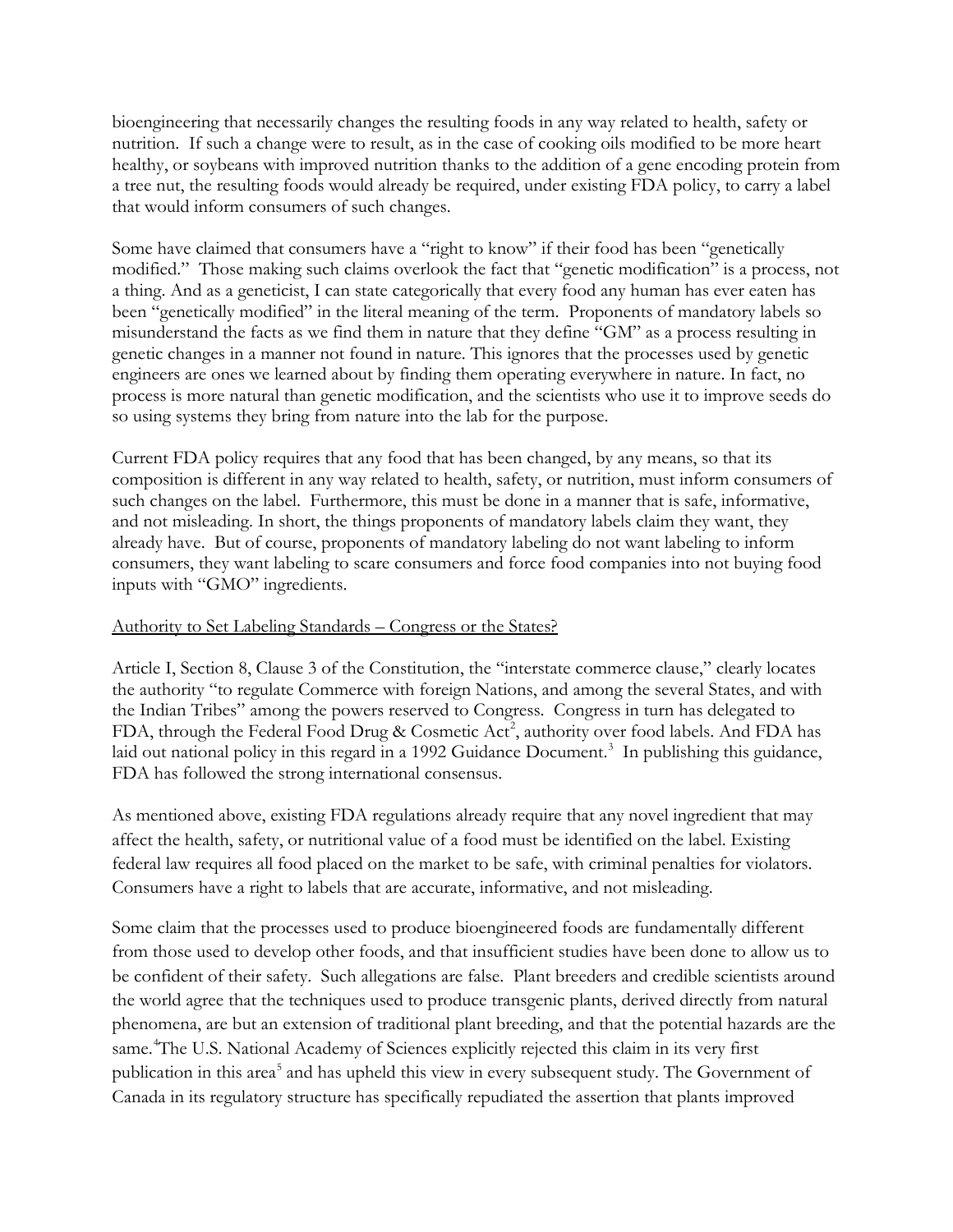through recombinant techniques are necessarily and intrinsically different than those produced through conventional breeding<sup>[6](#page-12-0)</sup>. The government of Australia has done likewise<sup>[7](#page-12-1)</sup> and the overwhelming majority of scientists around the world concur in this assessment.<sup>[8](#page-12-2)</sup>

Indeed, the advent of modern genomics has shown us that genes are shared and transferred widely not only among different species, but between genera, families, and even phyla and kingdoms. Recent discoveries<sup>[9](#page-12-3)</sup> have confirmed that gene exchange was the essential element in the survival of ferns when the explosive radiation of flowering plants radically changed their environment. This natural gene transfer is just like that used by modern genetic engineers to create plants improved through biotechnology. These natural processes of gene exchange are so widespread among plants, animals, and microbes on planet Earth that the single most common gene in humans is one that came from a virus<sup>10</sup>; as did half<sup>[11](#page-12-5)</sup> of the other genes in our genomes; and humans share<sup>[12](#page-12-6)</sup> 98% of our genes with chimpanzees, 92% with mice, 44% with fruit flies, 26% with yeast, and 18% with dandelions. Those who claim crops improved through biotechnology are "unnatural" could not be more profoundly refuted than by what we find throughout nature.

### Global Consensus on the Safety of Foods Derived From Crops Improved Through Biotechnology

Some claim there are unresolved safety concerns about GIFS, and that they have been insufficiently studied. These claims are false, robustly contradicted by the scientific literature<sup>[13](#page-12-7)</sup>, worldwide scientific opinion, and vast experience.<sup>[14](#page-12-8)</sup> Some have claimed that there is a dearth of independent research evaluating the safety of crops and foods produced through biotechnology, and that companies hide behind intellectual property claims to prevent such research from being done. These claims are false. The American Seed Trade Association has a policy<sup>15</sup> in place to ensure research access to transgenic seeds, and Monsanto has made public a similar commitment.<sup>[16](#page-12-10)</sup> The academic scientists who made the 2009 complaint cited above, in fact, had the access they sought at the time they made the unfounded complaint.

In fact, there has been an abundance of independent research over the years, $17$  including a massive compilation underwritten by the EU involving more than 130 research projects, covering a period of more than 25 years, involving more than 500 independent research groups, concluding "that biotechnology, and in particular GMOs, are not per se more risky than e.g. conventional plant breeding technologies…'

Some representative voices include the following:

"Indeed, the use of more precise technology and the greater regulatory scrutiny probably make them even safer than conventional plants and foods; and if there are unforeseen environmental effects - none have appeared as yet - these should be rapidly detected by our monitoring requirements. On the other hand, the benefits of these plants and products for human health and the environment become increasingly clear."<sup>[18](#page-12-12)</sup>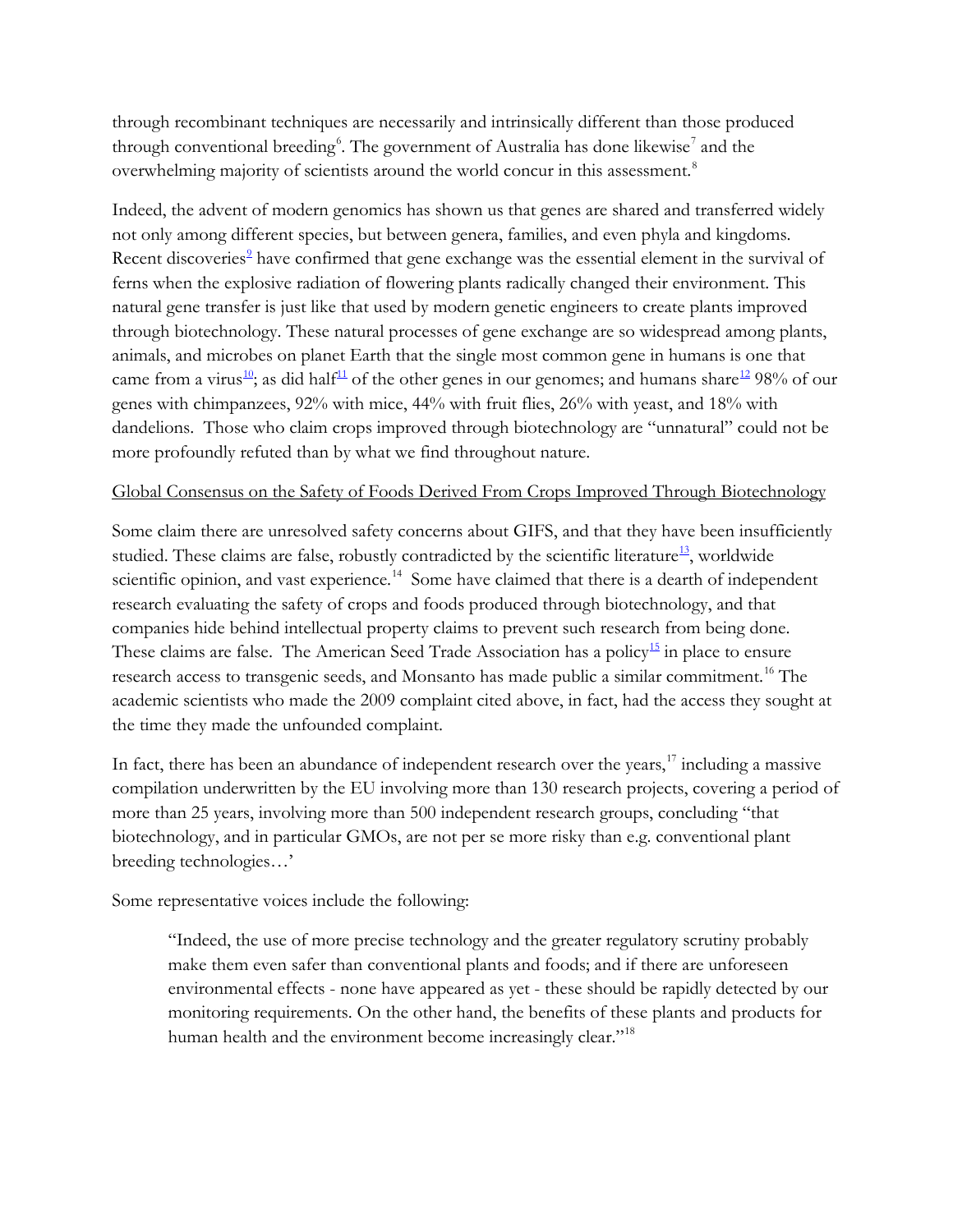"…because the technique is so sophisticated, in many ways it is probably safer for you to eat GM products - plants that have been generated through GM - than normal plant foods, if you have any sort of reaction to food, because you can snip out the proteins that cause the negative reaction to certain parts of the population."<sup>[19](#page-13-0)</sup>

"In contrast to adverse health effects that have been associated with some traditional food production methods, similar serious health effects have not been identified as a result of genetic engineering techniques used in food production. This may be because developers of bioengineered organisms perform extensive compositional analyses to determine that each phenotype is desirable and to ensure that unintended changes have not occurred in key components of food."<sup>[20](#page-13-1)</sup>

The Union of the German Academies of Science and Humanities found: "…in consuming food derived from GM plants approved in the EU and in the USA, the risk is in no way higher than in the consumption of food from conventionally grown plants. On the contrary, in some cases food from GM plants appears to be superior in respect to health."<sup>[21](#page-13-2)</sup>

The Chief Scientific Advisor to the European Union stated, "If we look at evidence from [more than] 15 years of growing and consuming GMO foods globally, then there is no substantiated case of any adverse impact on human health, animal health or environmental health, so that's pretty robust evidence, and I would be confident in saying that there is no more risk in eating GMO food than eating conventionally farmed food."<sup>[22](#page-13-3)</sup>

"GMO products have been tested to a particularly high extent and are subjected to rigid legislation control."<sup>[23](#page-13-4)</sup>

"Food from GM Maize is more healthy than from conventionally grown maize… samples with the highest fumonisin concentrations are found in products labeled 'organic.' "<sup>[24](#page-13-5)</sup>

"…The dangers of unintentional DNA mutation are much higher in the process of conventional plant breeding… than in the generation of GM plants. Furthermore, GM products are subject to rigid testing with livestock and rats before approval."[25](#page-13-6)

"Whereas for conventional varieties there is no legal requirement for allergy tests of their products, for GMO products, very strict allergy tests are mandatory… for this reason, the risk of GM plants causing allergies can be regarded as substantially lower than that of products from conventional breeding."<sup>[26](#page-13-7)</sup>

As for claims of "unexpected effects" – to date, there are none reported, and

"According to present scientific knowledge, it is most unlikely that the consumption of ...transgenic DNA from approved GMO food harbors any recognizable health risk."<sup>[27](#page-13-8)</sup>

The most recent scientific publication<sup>[28](#page-13-9)</sup> in this crowded catalogue examined the effects on livestock of eating feed derived through biotech improved crops over the course of 29 years through more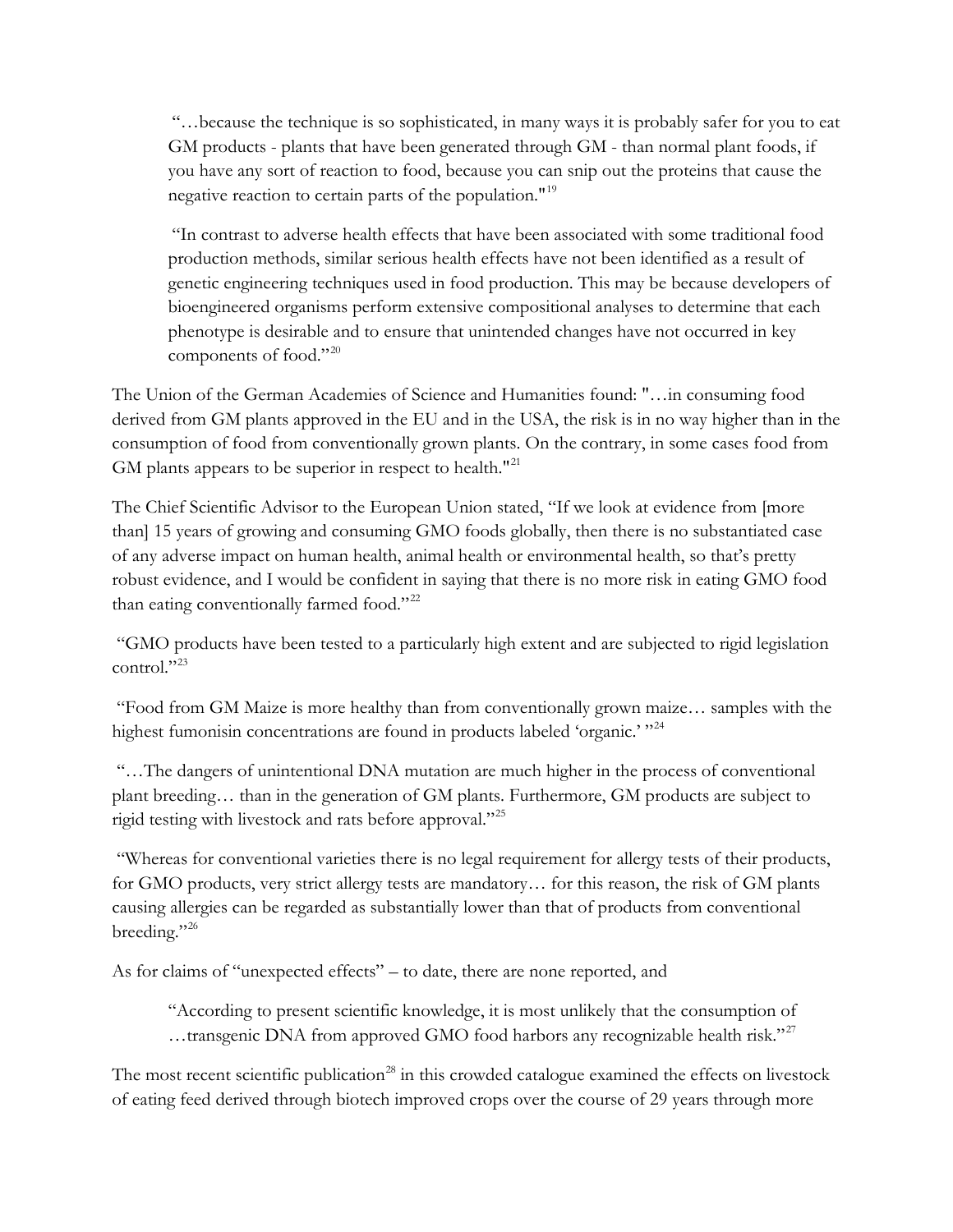than a trillion meals. This unprecedented observational study not only failed to find any negative impacts, it found that over this period the average health of livestock animals improved.

# Claims of the Anti-GMO Advocacy Groups

Despite the overwhelming consensus documented above, professional anti-technology campaigners claim that this consensus does not exist, and that its absence is demonstrated by "a petition signed by over three hundred scientists." This false assertion presents no new arguments or data, and ignores the staggering mass of studies already cited demonstrating the safety of these foods, and their unblemished safety record. Instead, it recycles the usual stable of discredited claims such as those of Séralini et al.<sup>[29](#page-14-0)</sup> It is worthwhile therefore to note that the group behind this press release is comprised of individuals with a long history of opposition to agricultural biotechnology that relies on ignoring or distorting reality. Indeed, the group is merely one element in a campaign that has propagated claims that the biology is unclear despite the fact that the science is far more settled on GM foods than it is on climate change. One observer<sup>[30](#page-14-1)</sup> has dismissed them with these words:

"A group of [300] "scientists have signed a letter saying "GMO is bad…" They did so in response to a roundup of more than 2,000 actual studies, almost all done over the last decade, that have failed to produce any evidence that GMO is anything other than plain old food, and some of the safest food we consume."

"Scientific consensus is not done by opinion poll, nor is it done by petition…. The scientific consensus is a consensus of data, born out by peer reviewed study and published work. Thus a meta-analysis of a topic is a perfect way of determining consensus. The consensus, by the way has stood for decades. GMO is not only as safe as any other food, it is provably so (most other food never having been tested) and in fact it is simply food, not magic."

The Australian Agricultural Biotechnology Council reaffirmed this judgment, and further showed that European agriculturalists are keen to adopt the technology, and increasingly dissatisfied with the innovation stifling and scientifically indefensible European regulatory regime…

"The World Health Organization (WHO) has said that: 'No effects on human health have been shown as a result of the consumption of such foods by the general population in the countries where they have been approved'."

"The Agricultural Biotechnology Council (ABC) of Australia said the ENSSER's statement "flies in the face of a consensus of an overwhelming majority of scientists."

"Every legitimate scientific organization that has examined the evidence has arrived at the conclusion that GM crops and the foods they produce pose no risk to human health or the environment beyond those posed by their conventional counterparts," added ABC Australia.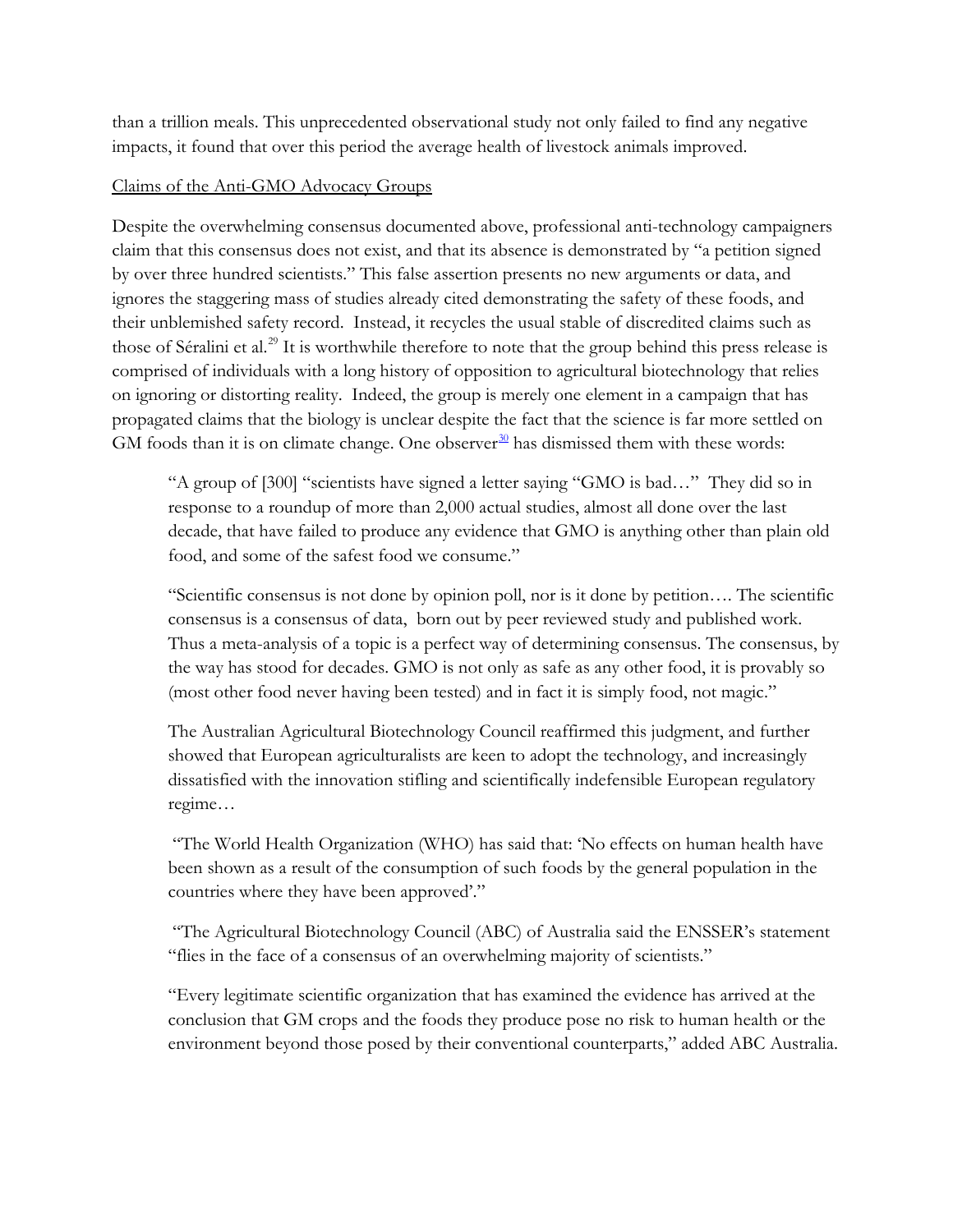"Meanwhile, EU farming groups, including the NFU, NFU Cymru, NFU Scotland and the Ulster Farmers' Union (UFU), have added their name to a different letter, which voices "deep concern" about the effects of GM policies and regulations in the EU.

"In an open letter sent to the European Commission on behalf of the French Association for Plant Biotechnology (AFBV)[and 13 other groups], they called for better for access to the best crops, including GM varieties, so that agriculture in Europe can be more sustainable and less reliant on imported products. The letter states that the lack of options for GM technology available to farmers in Europe can equate to significant loss of income and a missed opportunity.

Ignoring all this, professional anti-biotechnology campaigners persist in their claims that there are studies raising legitimate questions about the safety of GIFs. One frequently cited example is that of a long term feeding study in rats, conducted by a well-known organic advocate and biotech opponent from France, who dissembled about his financial conflicts of interest that lay behind his claims. Biotech opponents claim this study has been wrongly criticized, but the facts repudiate this claim. The alleged "attacks in the media" aimed at the Séralini "study" were the direct consequence of its remarkably poor design, execution, and analysis<sup>[31](#page-14-2)</sup> and the unprecedented media manipulations $32$  imposed on journalists prior to its release, in an attempt to compel favorable media coverage. The criticisms of the study and the way it was released were spontaneous and widespread among credible scientists $33$  and journalists.<sup>[34](#page-14-5)</sup> That is how peer review<sup>[35](#page-14-6)</sup> works. The criticisms were, in fact, more severe than is commonly seen, but this was entirely due to the extraordinary shortcomings in design, execution, and interpretation of the experiment, and the unprecedented departure from the norms of publication designed to produce slanted media coverage.

One consistent opponent of agricultural biotechnology [36](#page-14-7) has claimed that "*the French Food Safety Agency and the European Food Safety Authority have functionally agreed with Doctor Séralini."* This claim is flatly contradicted by the historical record. Regulatory bodies in Europe and around the world uniformly rejected the study, and have made strongly critical statements.

The European Food Safety Authority: "EFSA is presently unable to regard the authors' conclusions as scientifically sound."[37](#page-14-8) Six French National Academies of Science (Agriculture, Medicine, Pharmacology, Sciences, Technology, and Veterinary Medicine) condemned<sup>[38](#page-14-9)</sup> the study, stating "Given the numerous gaps in methods and interpretation, the data presented in this article cannot challenge previous studies which have concluded that NK603 corn is harmless from the health point of view, as are, more generally, genetically modified plants that have been authorized for consumption by animals and humans." They further dismissed the study as "a scientific non-event" that served only "to spread fear among the public that is not based on any firm conclusion." These findings were echoed $39$  by the French Higher Biotechnologies Council (HCB) and the National Agency for Food Safety (ANSES).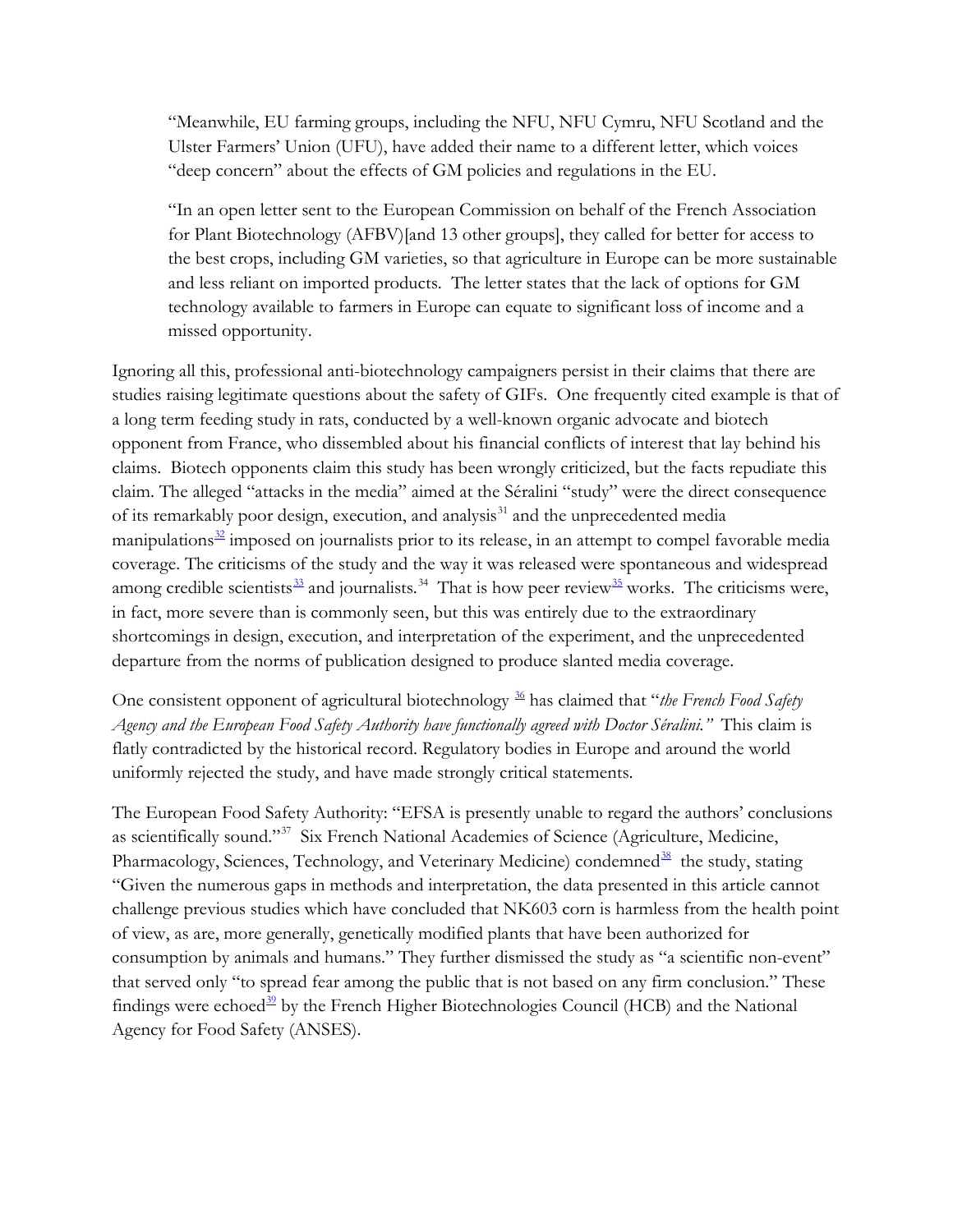The German Federal Institute for Risk Assessment: (BfR): "The authors' main statements are not sufficiently corroborated by experimental evidence, due to deficiencies in the study design and in the presentation and interpretation of the study results."[40](#page-14-11)

The Australia New Zealand Food Safety Authority stated,<sup>[41](#page-14-12)</sup> "On the basis of the many scientific deficiencies identified in the study, FSANZ does not accept the conclusions made by the authors and has therefore found no justification to reconsider the safety of NK603 corn, originally approved in 2002." Canada's Health agency concluded, "The overwhelming body of scientific evidence continues to support the safety of NK603, genetically modified food and feed products in general, and glyphosate containing herbicides."<sup>[42](#page-14-13)</sup>

Indeed, the condemnation of the Séralini study from the international scientific and regulatory community was so deep, broad, and spontaneous, that even Marion Nestle, NYU Professor of Nutrition and food safety advocate long known for her skepticism of agricultural biotechnology, agreed, "It's a really bad study."[43](#page-14-14) One blogger distilled the consensus, and coined the "Séralini Rule": "If you favorably cite the 2012 Séralini rats fed on Roundup ready maize study, you just lost the argument."<sup>[44](#page-14-15)</sup>

In the end, the evidence of the study's inadequacies was so overwhelming that the journal in which it was published retracted<sup>[45](#page-14-16)</sup> it, providing this explanation<sup>[46](#page-14-17)</sup> from the editor and eliciting<sup>[47](#page-14-1)</sup> much commentary<sup>[48](#page-14-18)</sup> in the blogosphere.<sup>[49](#page-14-19)</sup> Séralini apologists have made numerous false and misleading claims about the retraction, but these have failed to persuade. $\frac{50}{2}$  $\frac{50}{2}$  $\frac{50}{2}$ 

It must be noted that in citing the robustly discredited Séralini. study opponents illustrate a pattern they have followed throughout their public representations. Repeatedly they cite one or another from a small handful of studies published by well-known campaigners against biotechnology. In so doing, they ignore the devastating criticisms they have received from the scientific community (peer review<sup>[51](#page-14-21)</sup>) as well as the vast body of accepted scientific literature contradicting their unsustainable claims. This pattern of advocacy is deemed to be scientific misconduct under widely accepted standards.<sup>[52](#page-14-4)</sup>

Some have claimed that crops improved through biotechnology have resulted in an increase in the use of pesticides. This claim is, at least, mischievous, if not false, and depends on a number of intellectual gymnastics:

- It wrongly conflates "herbicides" with "pesticides" in a way that is flatly misleading. Pesticides are commonly understood to kill pests, usually insects. Herbicides are used to control weeds, which are certainly pestiferous, but agriculturalists use the different words for very good reasons;
- The argument is based on the misleading measurement "pounds on the ground" when that has long since been supplanted in the weed control literature by the "Environmental Impact Quotient" developed at Cornell University. The EIQ gives a vastly more accurate and useful way to evaluate comparative environmental impacts;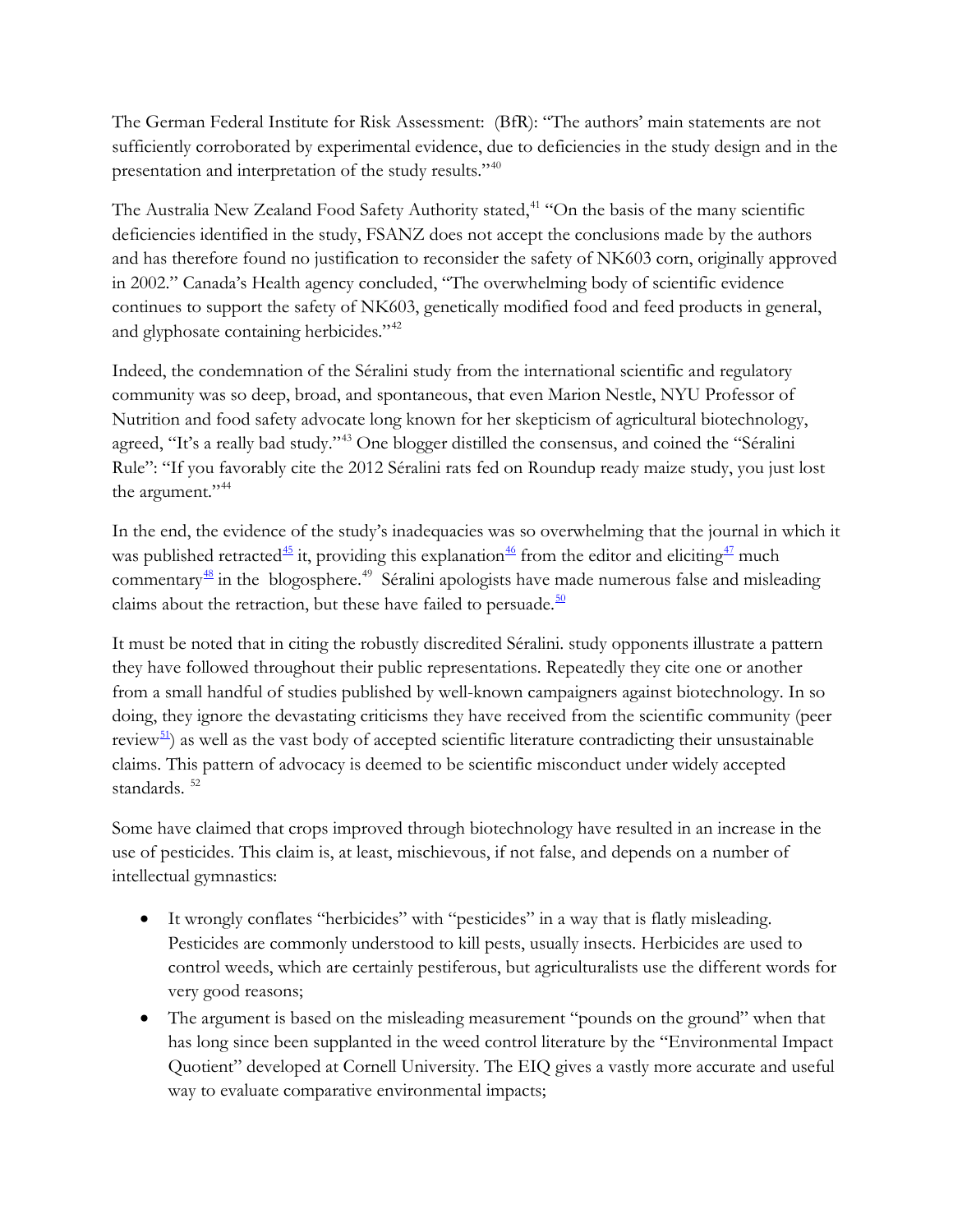- The argument measures absolute application rates, instead of the far more logical rates per unit yield, which actually show a decline $53$  in herbicide usage;
- Such claims ignore the devastating critiques that have been leveled specifically at his claims in at least 17 peer reviewed papers<sup> $54$ </sup> in the literature and several accessible blogposts;<sup>[55](#page-14-24)</sup>
- Such claims are, in fact, directly contradicted by USDA's interpretations $\frac{56}{2}$  $\frac{56}{2}$  $\frac{56}{2}$  of their own data.

In addition to these spurious claims that seem designed deliberately to mislead consumers about the environmental safety of foods derived from crops improved through biotechnology, we are routinely bombarded with a host of claims about alleged dangers to humans from their consumption. In an arena marked by the incredible, it is hard to find claims that are farther "out there," divorced from reality, than those that have been advanced by Dr. Stephanie Seneff, an engineering PhD who seems to have some difficulty identifying any evils that cannot be laid at the feet of glyphosate.

The facts tell quite a different story. One can hardly do better than to consult a summary of the data on the safety of glyphosate compiled by independent scientists at BioFortified last year,<sup>[57](#page-14-11)</sup> with a useful primer also available.<sup>[58](#page-14-26)</sup> Bottom line – glyphosate is less toxic than table salt, baking soda, chocolate, or caffeine. Yet some would have us believe it is responsible for nearly every ailment imaginable<sup>59</sup>, and these claims find a ready echo chamber in a credulous and scientifically ill-trained press.<sup>[60](#page-14-12)</sup>

The claims made by Dr. Seneff are so outlandish they cannot be taken seriously. Let me draw your attention to a few relevant points. The paper in which the claims were made was published in an obscure, pay-for-play journal that is not even indexed in the standard catalogue of biomedical journals, PubMed $\frac{61}{2}$  $\frac{61}{2}$  $\frac{61}{2}$ , and not devoted to the topic of the paper. Moreover, no credible mechanism is presented which could conceivably explain the wide range of disparate claims of harm nor is the argument based on any demonstration of causality, but on dubious inferences of correlation.

At the end of the day, it is important to remember that unlike conventional or organic foods, bioengineered foods are routinely screened in the United States and other industrial nations (per regulations rooted in the OECD guidelines) to ensure they have no toxins or known allergens. The emergence of previously unknown, novel allergens is so vanishingly rare as not to constitute even a remotely legitimate concern.<sup>[62](#page-14-29)</sup> No such hazards have ever been reported from bioengineered foods in the scientific literature, nor any credible hypothesis through which such hazards might possibly arise.

The claim, therefore, that labeling is needed to inform consumers of potential hazards is not only unfounded, but the opposite of the truth: the only safety differential ever reported between bioengineered and other foods shows the bioengineered foods to be safer.<sup>[63](#page-14-30)</sup>

# Motivations of the Anti-GMO Advocacy Groups

If protecting human health or the environment is not the objective for these anti-technology opponents, what is? To be clear the real objective behind the campaign for legislation to mandate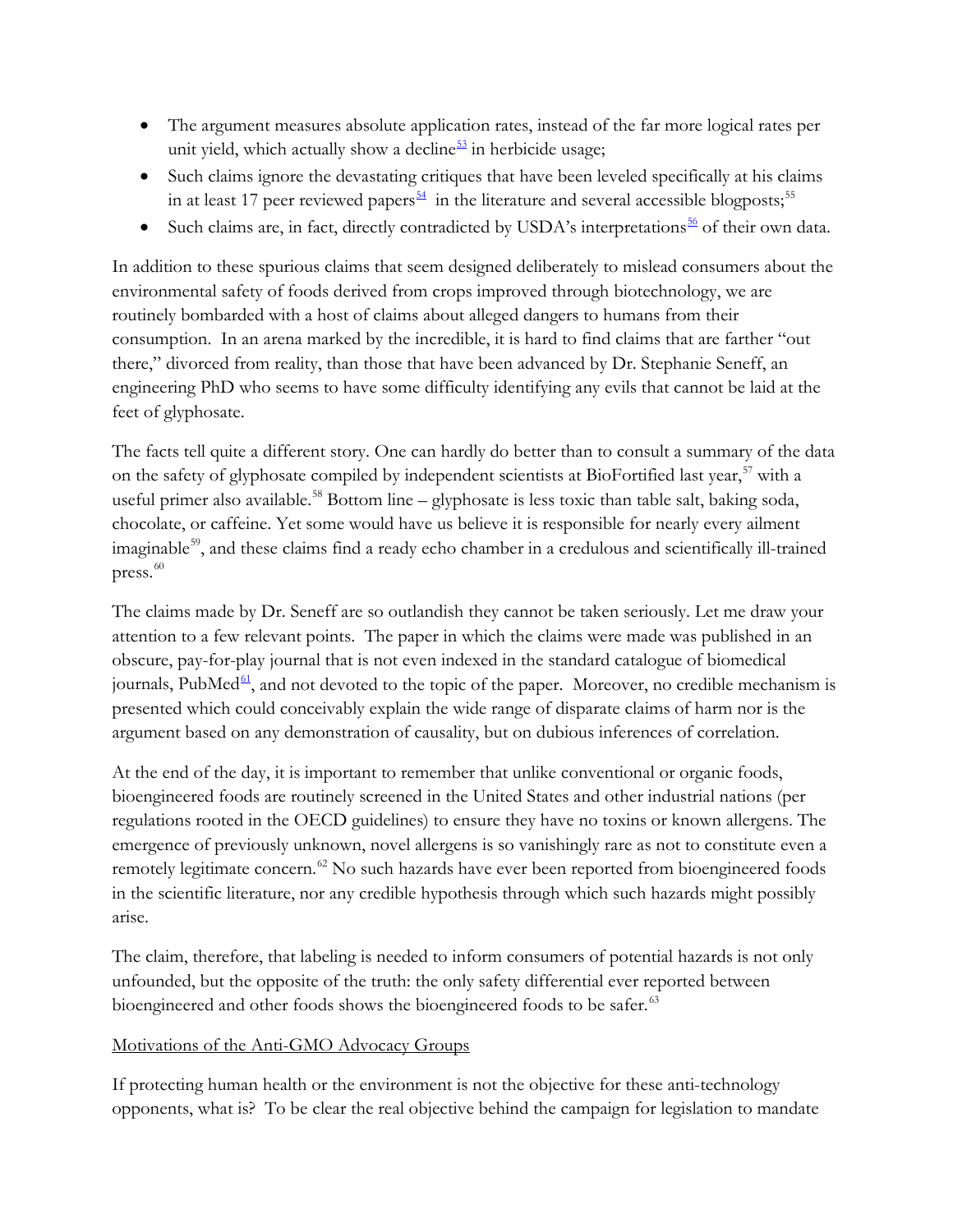"GMO" labels being advanced in a number of legislatures is to falsely stigmatize foods derived from crops improved through biotechnology as a means of driving them from the market. Proponents of mandatory labels have on occasion been honest in acknowledging these objectives as the following quotes show:<sup>[64](#page-14-31)</sup>

Andrew Kimbrell, Executive Director of the "Center for Food Safety, has stated "We are going to force them to label this food. If we have it labeled, then we can organize people not to buy it."

Joseph Mercola, who makes a living selling unregulated, unlabeled supplements at mercola.com, has stated "Personally, I believe GM foods must be banned entirely, but labelling is the most efficient way to achieve this. Since 85% of the public will refuse to buy foods they know to be genetically modified, this will effectively eliminate them from the market just the way it was done in Europe."

Jeffrey Smith, self-publisher of some of the most imaginative<sup>[65](#page-14-32)</sup> anti-biotechnology claims, has said "By avoiding GMOs you contribute to the tipping point of consumer rejection, forcing them out of our food supply."

Professional campaigner Vandana Shiva said "With labeling it (GMOs) will become 0%... for you the label issues is vital, if you get labeling then GMOs are dead end. "

And the Director of the Organic Consumers Association, Ronnie Cummins, said "The burning question for us all then becomes how -- and how quickly -- we can move healthy, organic products from a 4.2% market niche, to the dominant force in American food and farming? The first step is to change our labeling laws."

And most recently "mandatory labeling and bans, or GMO-free zones, should be seen as complementary, rather than contradictory."<sup>[66](#page-14-0)</sup>

It takes very little digging to uncover the motivations behind this organized push for mandatory labeling: it is a fear-based marketing campaign<sup> $67$ </sup> motivated by an attempt to expand the market share for organic foods. And this is because these advocates simply distrust technological innovation *per se*, preferring Americans, and the rest of the world, to live in an idyllic, simpler world they believe is closer to a "nature" that meant life spans were half or less what they are today, child mortality at 80 percent or more, and malnutrition and starvation widespread. The reality is that if these neo-Luddites are able to impose their vision of a world on us – a world without GMOs – it will be a world with higher food prices. Perhaps labeling advocates can afford to pay higher prices for organic foods at upscale stores like Whole Foods – which is and should be their right – but using state legislatures to force all Americans down this path (e.g., to spend much more than necessary for safe and wholesome food) is elitist at its core.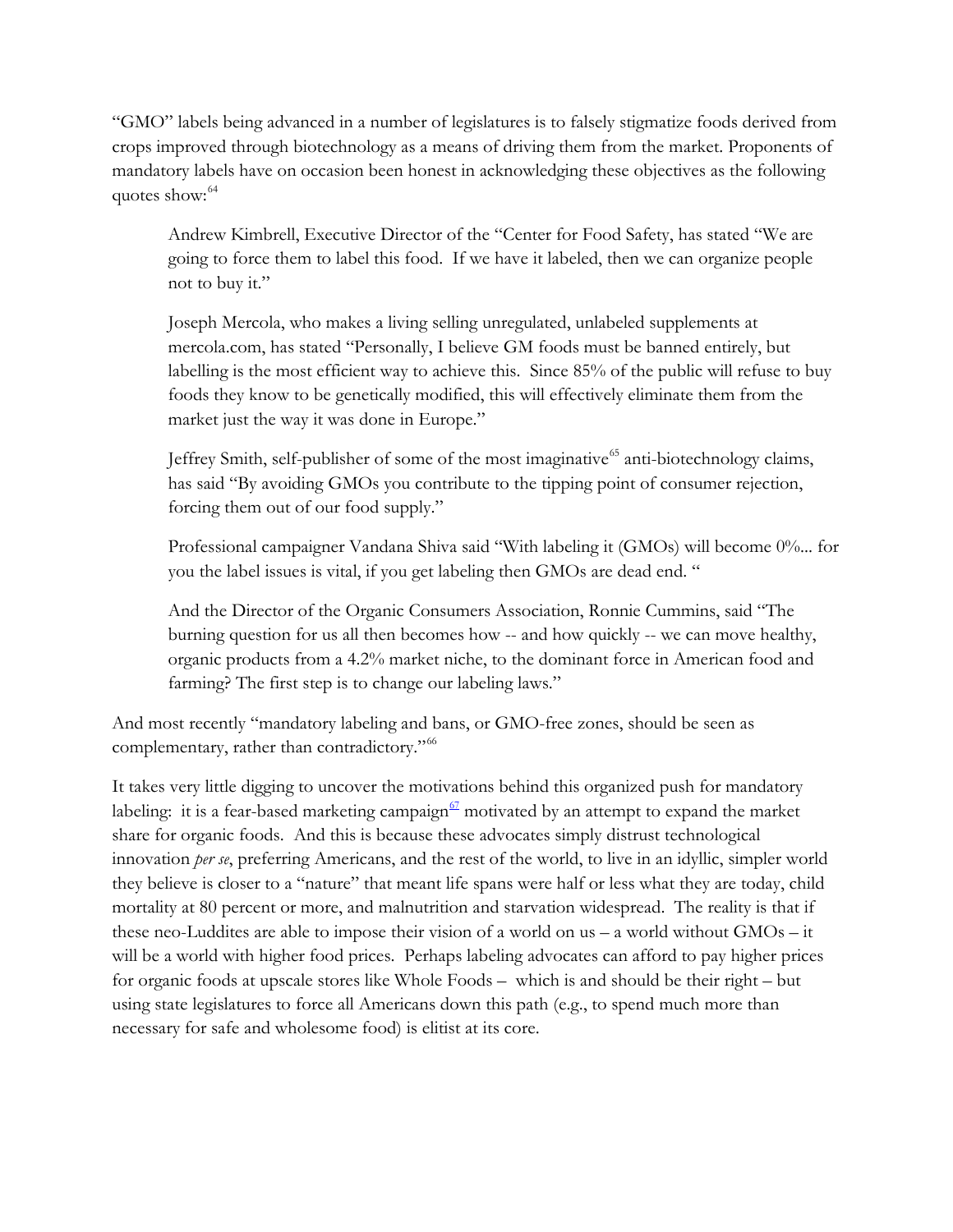Consumers have a right not only to not be deceived and misled. They also have a right not to be forced to pay more for food so they have more money for health care, education and other needs. Compulsory labeling of "GMOs" would deprive them of these rights.

Thank you again, Chairman Pitts, Ranking Member Green, and members of the Subcommittee for giving me the opportunity to appear before you today. I will be happy to answer any questions.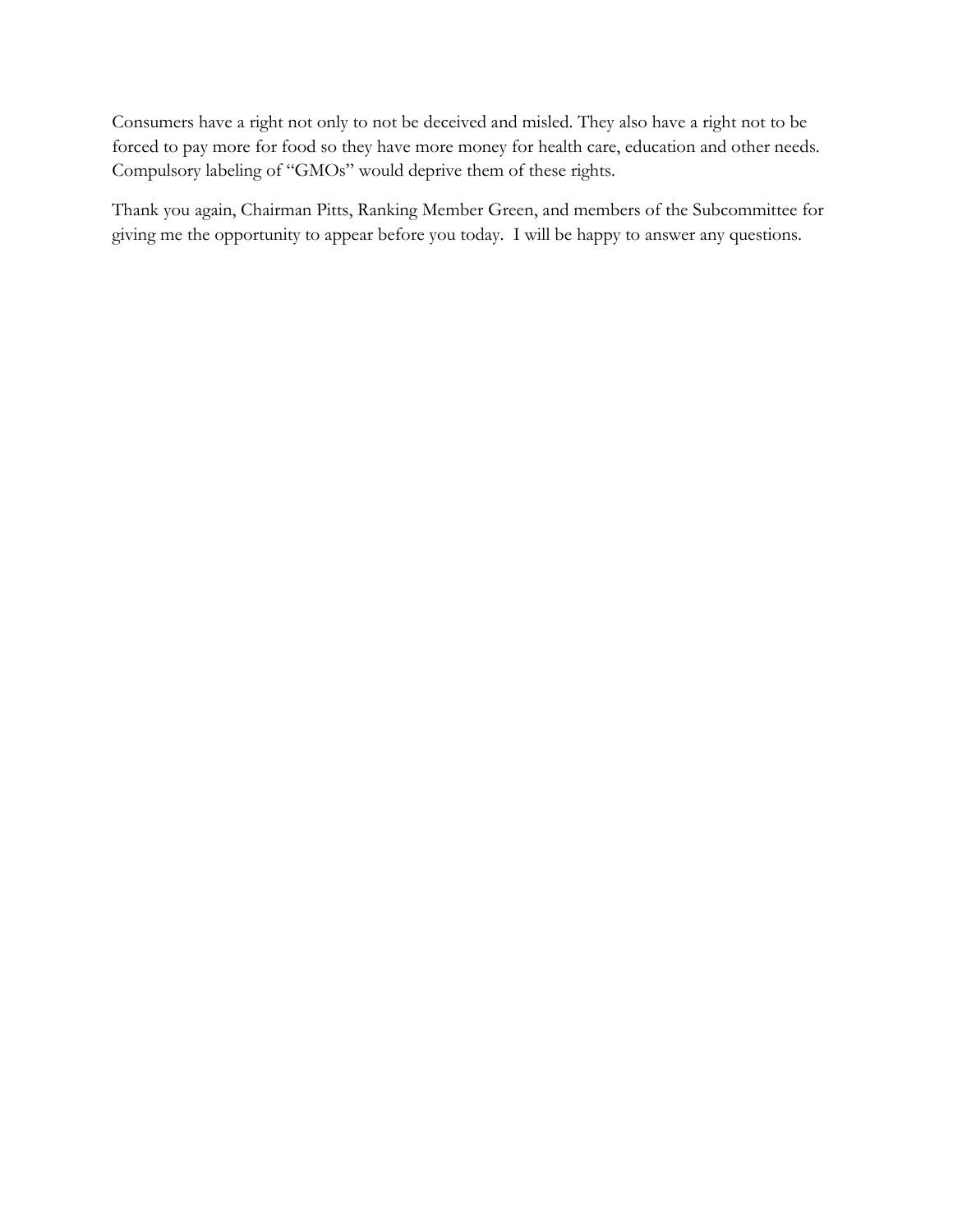#### **Endnotes**

- <span id="page-11-0"></span> $<sup>1</sup>$  Testimony of FDA Commissioner Dr. Margaret Hamburg before the House Committee on Appropriations, 27</sup> March 2014, http://appropriations.house.gov/calendar/eventsingle.aspx?EventID=373227 as reported here http://www.affi.org/assets/resources/public/fda-ready-finalize-gmo-labeling-guidance.pdf and here
- http://www.geneticliteracyproject.org/2014/04/04/as-fda-rejects-mandatory-gmo-labeling-some-green-groupsadvocate-vandalism/.<br><sup>2</sup> Federal Food Drug and Cosmetic Act 403(a)(1) at http://www.gpo.gov/fdsys/pkg/USCODE-2010-
- <span id="page-11-1"></span>title21/pdf/USCODE-2010-title21-chap9-subchapIV-sec343-1.pdf. 3
- <span id="page-11-2"></span> $3$ Federal Register Volume 57 – 1992, Friday, May 29, 1992 at
- http://www.fda.gov/Food/GuidanceRegulation/GuidanceDocumentsRegulatoryInformation/Biotechnology/ucm09 6095.htm reaffirmed in 2001 at
- http://www.fda.gov/Food/GuidanceRegulation/GuidanceDocumentsRegulatoryInformation/LabelingNutrition/uc
- <span id="page-11-3"></span>m059098.htm.<br><sup>4</sup> Maarten J. Chrispeels and David E. Sadava, 2003, Plants, Genes, and Crop Biotechnology (2nd Edition). Jones & Bartlett, Sudbury, MA. 562pp; http://www.amazon.com/Plants-Genes-Biotechnology-Maarten-
- Chrispeels/dp/0763715867; Fedoroff, Nina and Nancy Marie Brown. 2004. Mendel in the Kitchen: A Scientists View of Genetically Modified Foods. Joseph Henry Press, Washington, D.C. 370pp;
- 
- <span id="page-11-4"></span>http://www.amazon.com/Mendel-Kitchen-Scientists-Genetically-Modified/dp/030909738X.<br><sup>5</sup> "Introduction of Recombinant DNA-Engineered Organisms into the Environment – Key Issues" (National Academy
- Press, Washington, D.C., 1987.<br><sup>6</sup> Canadian Food Inspection Agency, "Novelty and Plants with novel Traits," at
- http://www.inspection.gc.ca/plants/plants-with-novel-traits/general-
- 
- public/novelty/eng/1338181110010/1338181243773.<br><sup>7</sup> Australian Government, Department of Health, Office of the Gene Technology Regulator, "What is a genetically modified organism?" at http://www.ogtr.gov.au//internet/ogtr/publishing.nsf/Content/gmorec-index-1.<br><sup>8</sup> Daniel Norero, More than 240 organizations and scientific institutions support the safety of GM crops, Si, Quiero
- Transgenicos, Desmitificando la Desinformacion Sobre la Ingenieria Genetica, June 13, 2015; also L. Val Giddings, "Points to Consider: The Worldwide Scientific Consensus on GMO Safety," Innovation Files, May 22, 2014, at
- http://www.innovationfiles.org/points-to-consider-the-worldwide-scientific-consensus-on-gmo-safety/.<br><sup>9</sup> Fay-Wei Li, Juan Carlos Villareal, Steven Kelly, et al., "Horizontal transfer of an adaptive chimeric photoreceptor from bryophytes to ferns," Proceedings of the National Academy of Sciences, US, 111(18): 6672-6677, doi:
- 
- 10.1073/pnas.1319929111 at http://www.pnas.org/content/111/18/6672.abstract.<br><sup>10</sup> Matt Ridley, Genome, The Autobiography of a Species in 23 Chapters, Harper Collins, New York, 199, 344pp. at http://www.amazon.com/Genome-Autobiography-Species-Chapters-P-
- S/dp/0060894083/ref=sr\_1\_fkmr0\_1?s=books&ie=UTF8&qid=1412522629&sr=1-1-
- 
- fkmr0&keywords=mark+ridley+genome.<br><sup>11</sup> University of California, Santa Cruz, Human Genome was Shaped by an Evolutionary Arms Race With Itself, 28 September 2014, at http://www.eurekalert.org/pub\_releases/2014-09/uoc--hgw092514.php.<br><sup>12</sup> National Geographic, The New Age of Exploration, Genes are Us. And Them, June, 2015, at
- 
- 
- http://ngm.nationalgeographic.com/2013/07/125-explore/shared-genes.<br><sup>13</sup>Alessandro Nicolia, Alberto Manzo, Fabio Veronesi, and Daniele Rosellini, An overview of the last 10 years of genetically engineered crop safety research, Critical Reviews in Biotechnology March 2014, Vol. 34, No. 1 , Pages 77-88 (doi:10.3109/07388551.2013.823595) at
- 
- <sup>14</sup> International Service for the Acquisition of Agri-Biotech Applications (ISAAA), Hi8ghlights of the 2013 Report, at http://isaaa.org/resources/videos/globalstatusreport2013/default.asp 15 American Seed Trade Association (ASTA), Research with
- 
- Commercially Available Seed Products, American Seed Trade Association's Executive Committee, Sept.
- 17, 2009, Biotechnology Industry Organization's Food & Agriculture Section Governing Board, Sept. 10, 2009, at http://www.amseed.org/pdfs/issues/biotech/research-commercially-available-seed-products.pdf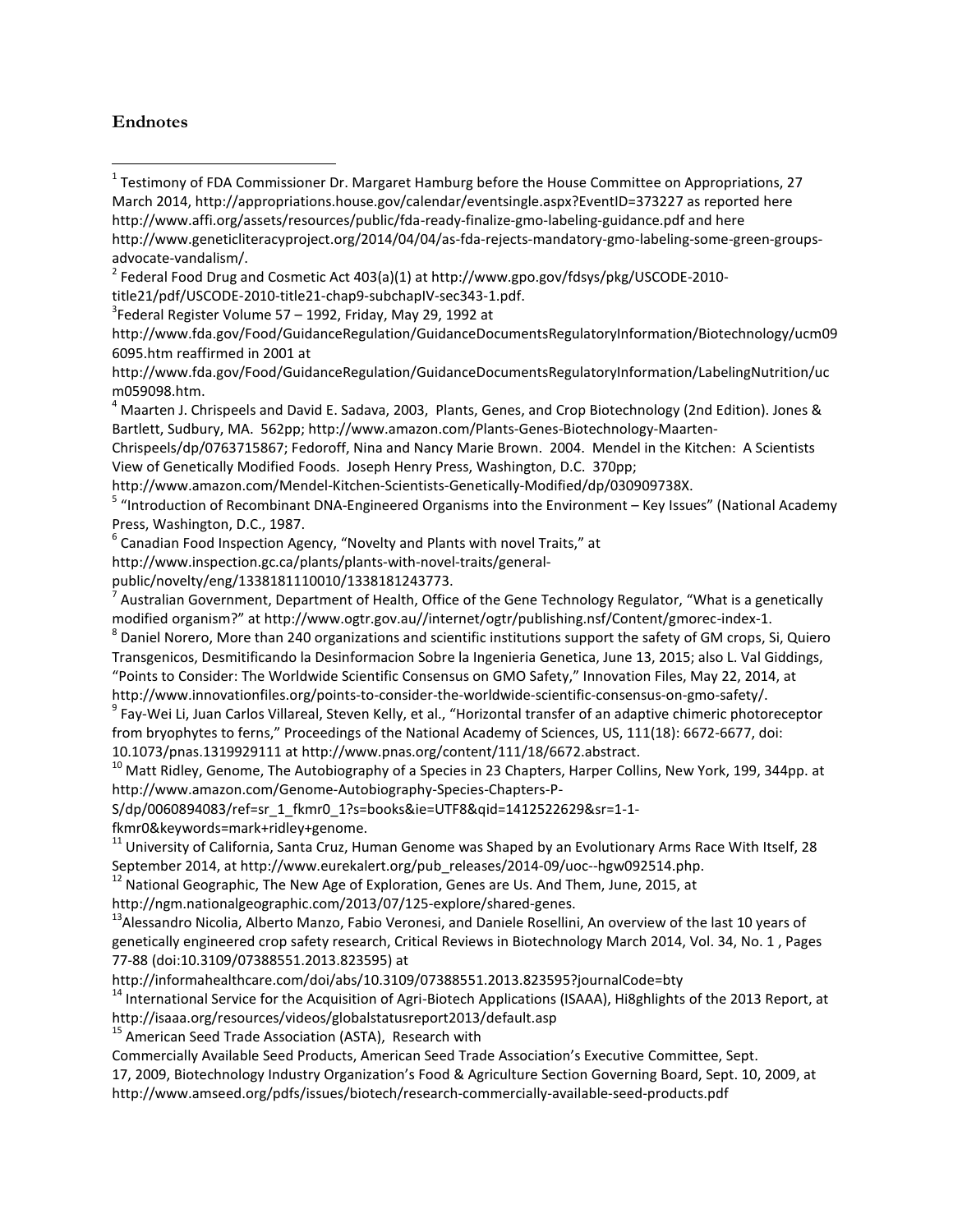<span id="page-12-10"></span><sup>16</sup> Monsanto Company Policy on Academic Research Agreements, at

<span id="page-12-11"></span>http://www.monsanto.com/newsviews/Pages/public-research-agreements.aspx<br><sup>17</sup> Joanne Wendel, With 2000+ global studies affirming safety, GM foods among most analyzed subjects in science, Genetic Literacy Project, October 8, 2013, at http://www.geneticliteracyproject.org/2013/10/08/with-2000-globalstudies-confirming-safety-gm-foods-among-most-analyzed-subject-in-science/#.Ul60clCsiSr; also the Genetic Engineering & Risk Analysis (GENERA)Database, at http://genera.biofortified.org/viewall.php; and European Commission, A Decade of EU-Funded GMO Research, 2001-2010, at

<span id="page-12-12"></span>http://ec.europa.eu/research/biosociety/pdf/a\_decade\_of\_eu-funded\_gmo\_research.pdf<br><sup>18</sup>European Commission, Press Release of 8 October 2001, announcing the release of 15 year study incl 81 projects/70M euros, 400 teams (http://ec.europa.eu/research/fp5/eag-gmo.html

andhttp://ec.europa.eu/research/fp5/pdf/eag-gmo.pdf).<br><sup>19</sup> Sir David King, Chief Science Advisor, UK. GM food safer than normal food, government adviser says, *The Guardian Unlimited*, 27 November 2007 http://www.guardian.

<sup>20</sup> National Academy of Sciences, 2004. Safety of Genetically Engineered Foods: Approaches to Assessing *Unintended Health Effects*. National Research Council, Washington DC. 256pp. ISBN 0-309-53194-2; p. x.

http://www.nap.edu/catalog/10977.html.<br><sup>21</sup> Union of the German Academies of Science and Humanities. Commission Green Biotechnology, InterAcademy Panel Initiative on Genetically Modified Organisms. Group of the International Workshop Berlin 2006. "Are there health hazards for the consumer from eating genetically modified food?" at

http://www.akademienunion.de/\_files/memorandum\_gentechnik/GMGeneFood.pdf <sup>22</sup> Anne Glover, Chief Scientific Adviser, European Commission, 2012

<span id="page-12-0"></span>http://www.isaaa.org/kc/cropbiotechupdate/article/default.asp?ID=9966

<sup>23</sup> Commission on Green Biotechnology, Union of the German Academies of Science & Humanities, at www.abic2004.org/download/reportongmohazards.pdf<br><sup>24</sup> Ibid, at www.abic2004.org/download/reportongmohazards.pdf

<span id="page-12-1"></span>

<span id="page-12-2"></span>

<sup>25</sup> Ibid, at www.abic2004.org/download/reportongmohazards.pdf<br><sup>26</sup> Ibid, at www.abic2004.org/download/reportongmohazards.pdf<br><sup>27</sup> Ibid, at www.abic2004.org/download/reportongmohazards.pdf<br><sup>28</sup> A. L. Van Eenennaam 2 and A populations, Journal of Animal Science Vol. 92 No. 10, p. 4255-4278; also Alison Van Eenennaam, Podcast: UC-Davis' Van Eenennaam on health impact of GMO crops on humans and animals, Genetic Literacy Project,

<span id="page-12-3"></span>September 30, 2014, at http://www.geneticliteracyproject.org/2014/09/30/podcast-uc-davis-van-eenennaam-onhealth-impact-of-gmo-crops-on-humans-and-animals/ ).<br><sup>29</sup>For additional critical analyses see Academics Review, Yogic Flying and GM Foods: The Wild Theories of Jeffrey

<span id="page-12-4"></span>Smith, at www.AcademicsReview.org<br><sup>30</sup> A Chef at Large, Anti GMO Truthers, Oct 31, 2013, at http://achefatlarge.com/blog/?p=3427<br><sup>31</sup>Gemma Arjo´, Manuel Portero, Carme Pin~ol, et al., Plurality of opinion, scientific disco

<span id="page-12-5"></span>an in depth analysis of the Séralini et al. study claiming that RoundupTM Ready corn or the herbicide RoundupTM cause cancer in rats, Transgenic Res (2013) 22:255–267, DOI 10.1007/s11248-013-9692-9 at

<span id="page-12-6"></span>http://parrottlab.uga.edu/parrottlab/Publications/Arjo-et-al-TRAG-2013.pdf ; and Vegan GMO

VEGANS FOR A RATIONAL LOOK AT BIOTECHNOLOGY, Séralini Rat Study Links, September 20, 2012, at http://www.vegangmo.com/?p=711 )<br><sup>32</sup> Stenographers, anyone? GMO rat study authors engineered embargo to prevent scrutiny, Embargo Watch, at

<span id="page-12-7"></span>https://embargowatch.wordpress.com/2012/09/21/stenographers-anyone-gmo-rat-study-co-sponsor-engineeredembargo-to-prevent-scrutiny/<br><sup>33</sup> A scientific analysis of the rat study conducted by Gilles-Eric Séralini et al., VIB, at

<span id="page-12-8"></span>http://www.vib.be/en/news/Documents/20121008\_EN\_Analyse rattenstudie S%C3%A9ralini et al.pdf

<span id="page-12-9"></span><sup>34</sup> Keith Kloor, GMO Opponents Are the Climate Skeptics of the Left: Don't worry. Genetically modified corn isn't going to give you cancer, Slate, September 26, 2012, at

http://www.slate.com/articles/health\_and\_science/science/2012/09/are\_gmo\_foods\_safe\_opponents\_are\_skewi ng the science to scare people .html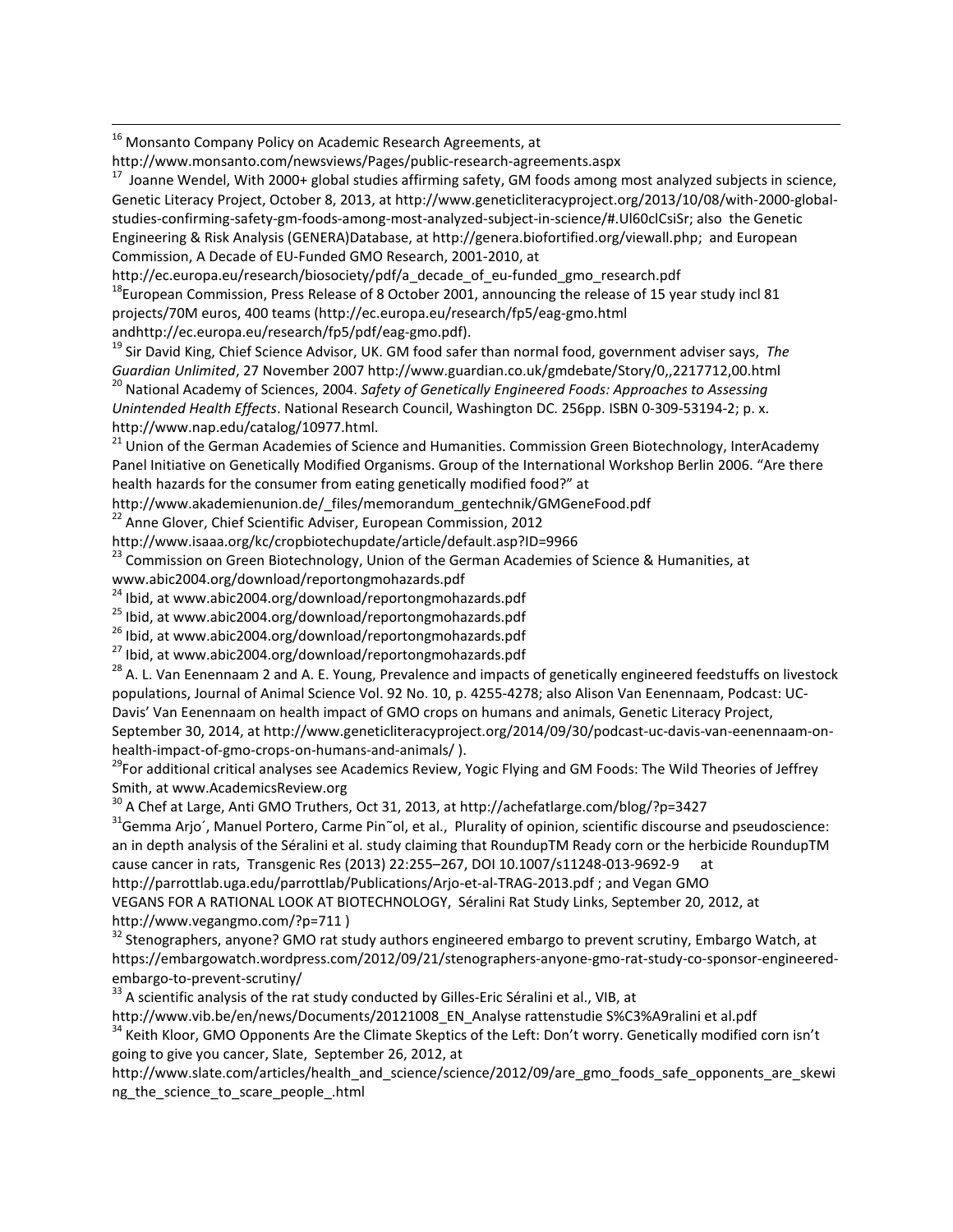<sup>35</sup> L. Val Giddings, Peer Review – Where you thought it ended? That's just the beginning!, The Innovation Files, 12 July, 2013, at http://www.itif.org/publications/peer-review-where-you-thought-it-ended-s-just-beginning<br><sup>36</sup> L. Val Giddings, Consumers Union Makes False Claims Against the Safety of Genetically Modified Foods Based on

Ideology not Science, The Innovation Files, 14 May, 2014, at http://www2.itif.org/2014-consumers-union-false-

claim-gmo.pdf<br><sup>37</sup> European Food Safety Authority (EFSA), EFSA publishes initial review on GM maize and herbicide study, Press<br>Release, 4 October 2012 at http://www.efsa.europa.eu/en/press/news/121004.htm

<sup>38</sup> Avis des Académies nationales d'Agriculture, de Médecine, de Pharmacie, des Sciences, des Technologies, et Vétérinaire sur la publication récente de G.E. Séralini et al. sur la toxicité d'un OGM, Communiqué de presse Vendredi 19 Octobre 2012, at http://www.academie-sciences.fr/presse/communique/avis\_1012.pdf<br><sup>39</sup> Andrew Revkin, Six French Science Academies Dismiss Study Finding GM Corn Harmed Rats, The New York

<span id="page-13-0"></span>Times, October 19, 2012, at http://dotearth.blogs.nytimes.com/2012/10/19/six-french-science-academies-dismissstudy-finding-gm-corn-harmed-rats/<br><sup>40</sup> Bundesinstitut fur Risikobewertung (BfR), A study of the University of Caen neither constitutes a reason for a re-

<span id="page-13-1"></span>evaluation of genetically modified NK603 maize nor does it affect the renewal of the glyphosate approval, 1 October, 2012, at

<span id="page-13-2"></span>http://www.bfr.bund.de/en/press\_information/2012/29/a\_study\_of\_the\_university\_of\_caen\_neither\_constitutes \_a\_reason\_for\_a\_re\_evaluation\_of\_genetically\_modified\_nk603\_maize\_nor\_does\_it\_affect\_the\_renewal\_of\_the<br>\_glyphosate\_approval-131739.html<br><sup>41</sup> Feed Si

<span id="page-13-3"></span>Food Standards Australia New Zealand, Response to Séralini paper, November, 2013, at http://www.foodstandards.govt.nz/consumer/gmfood/seralini/pages/default.aspx

<span id="page-13-4"></span> $^{42}$  Health Canada, Health Canada and Canadian Food Inspection Agency statement on the Séralini et al. (2012) publication on a 2-year rodent feeding study with glyphosate formulations and GM maize NK603, October 25, 2012, at http://www.hc-sc.gc.ca/fn-an/gmf-agm/seralini-eng.php

<span id="page-13-7"></span><span id="page-13-6"></span><span id="page-13-5"></span><sup>43</sup> Sandi Doughton, I-522: Claims conflict on safety of engineered foods, Seattle Times, October 12, 2013, at http://seattletimes.com/html/localnews/2022029997\_gmohealthxml.html?prmid=4939<br><sup>44</sup> The Séralini Rule, Skeptico: Critical Thinking for an Irrational World, 18 June 2013, at

<span id="page-13-8"></span>

<span id="page-13-9"></span>http://skeptico.blogs.com/skeptico/2013/06/the-seralini-rule-gmo-bogus-study.html<br><sup>45</sup> Elsevier Announces Article Retraction from Journal Food and Chemical Toxicology, undated press release on Elsevier blog at http://www.elsevier.com/about/press-releases/research-and-journals/elsevier-announces-articleretraction-from-journal-food-and-chemical-toxicology<br><sup>46</sup> Food and Chemical Toxicology Editor-in-Chief, A. Wallace Hayes, Publishes Response to Letters to the Editors,

undated post on the Elsevier blog at http://www.elsevier.com/about/press-releases/research-and-journals/food-<br>and-chemical-toxicology-editor-in-chief,-a.-wallace-hayes,-publishes-response-to-letters-to-the-editors

<sup>47</sup> Séralini's anti-GMO paper retracted, SkeptEco, An Ecopragmatist examines the environmental movement, at http://skepteco.wordpress.com/2013/11/29/seralinis-anti-gmo-paper-retracted/

<sup>48</sup> Steven Novella, The Séralini GMO Study – Retraction and Response to Critics, December 4, 2013, at<br>http://www.sciencebasedmedicine.org/the-seralini-gmo-study-retraction-and-response-to-critics/

<sup>49</sup> http://scienceblogs.com/pharyngula/2013/11/29/belated-retraction-of-seralinis-bad-anti-gmo-paper/<br><sup>50</sup>P.Z. Myers, Belated retraction of Séralini's bad anti-GMO paper, Pharyngula, November 29, 2013 at http://realfoodorg.wordpress.com/2014/01/14/the-ethics-of-the-seralini-retraction-and-charges-of-conflict-of-

interest/

 $51$  L. Val Giddings, Peer Review – Where you thought it ended? That's just the beginning!, The Innovation Files, 12<br>July, 2013, at http://www.itif.org/publications/peer-review-where-you-thought-it-ended-s-just-beginning

<sup>52</sup> The relevant language: "None of our data presented in this MS has been fabricated or distorted, and no valid data have been excluded…Results of this study have been interpreted objectively. Any findings that run contrary to our point of view are discussed in the MS" At http://www.ease.org.uk/sites/default/files/ease\_guidelines-<br>june2013-ethics.pdf.

<sup>53</sup> Jon Entine, Scientists, Journalists Challenge Claim That GM Crops Harm The Environment, Forbes, 12 October 2012, at http://www.forbes.com/sites/jonentine/2012/10/12/scientists-journalists-challenge-claim-that-gm-crops